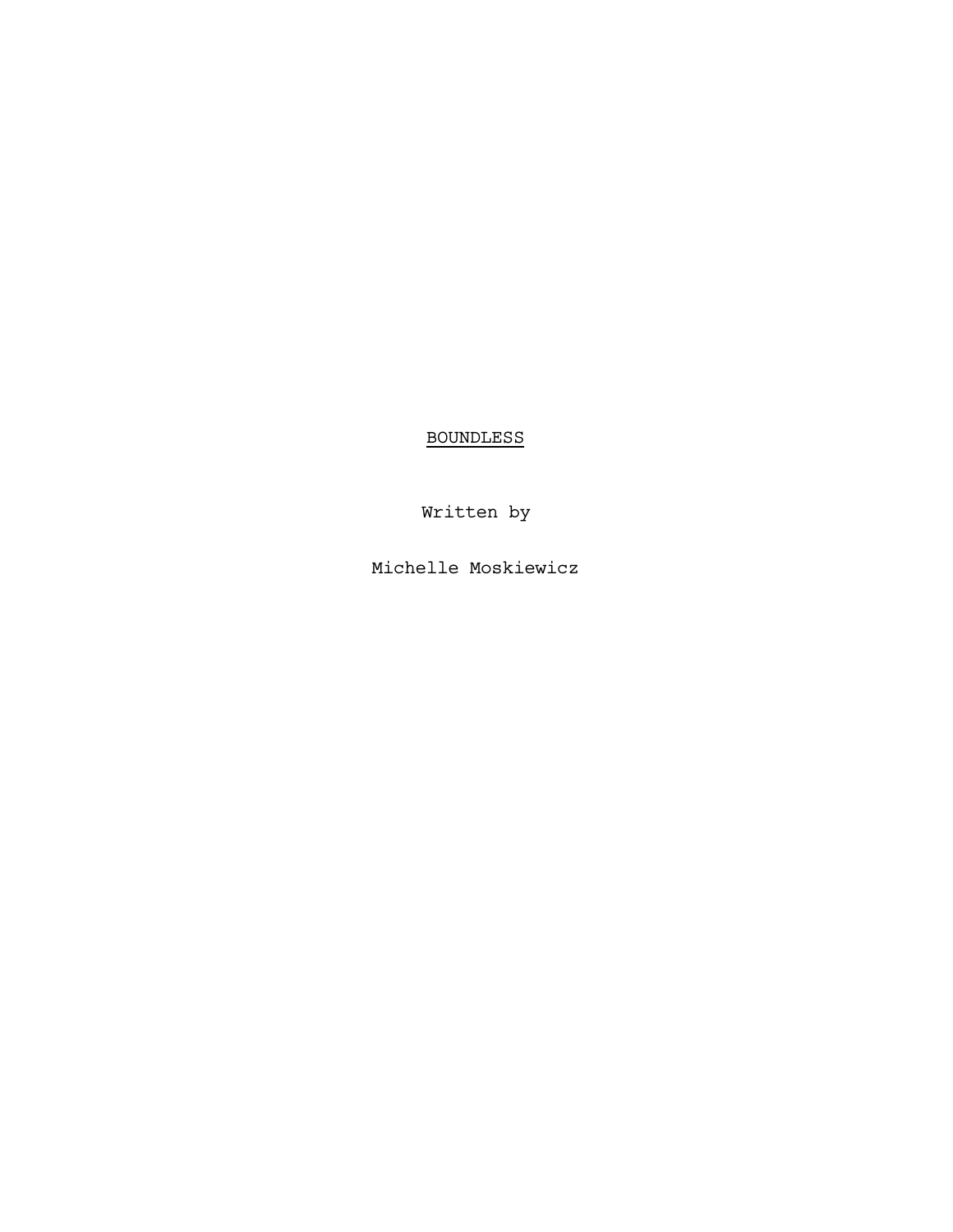INT. HIGH SCHOOL - A.V. CLASSROOM - EDITING ROOM

TEENAGE JAMES sits in front of a computer. He scrolls through video footage.

MIKE, 16, athletic, classic good looks, walks through the door. He throws his letter jacket and backpack next to Teenage James. He kneels next to the chair.

Teenage James, notices Mike's arrival, and pulls off an ear phone.

> MIKE I thought I'd beat you here.

TEENAGE JAMES Yeah, right. I'm just finishing up our piece about the cheerleaders' spaghetti dinner.

MTK<sub>E</sub> Did you get me from my good side?

Mike flashes his best smile.

TEENAGE JAMES Thank God you're a pretty boy, you can't report for shit.

Mike slaps Teenage James across the shoulder.

**MTKE** You're just mad your camera loves me more.

The door bursts open. GIRL 1, 18, enters.

GIRL 1 Get out here! The Trade Center has been hit!

Teenage James and Mike look to each other, brows furrowed.

GIRL 1 (CONT'D)

Now!

INT. HIGH SCHOOL - A.V. CLASSROOM - CONTINUOUS

Teenage James, Mike, and Girl 1 enter room. Mrs. Anderson, 60's, short spiked graying hair, stands with hands over mouth as she stares at the television playing.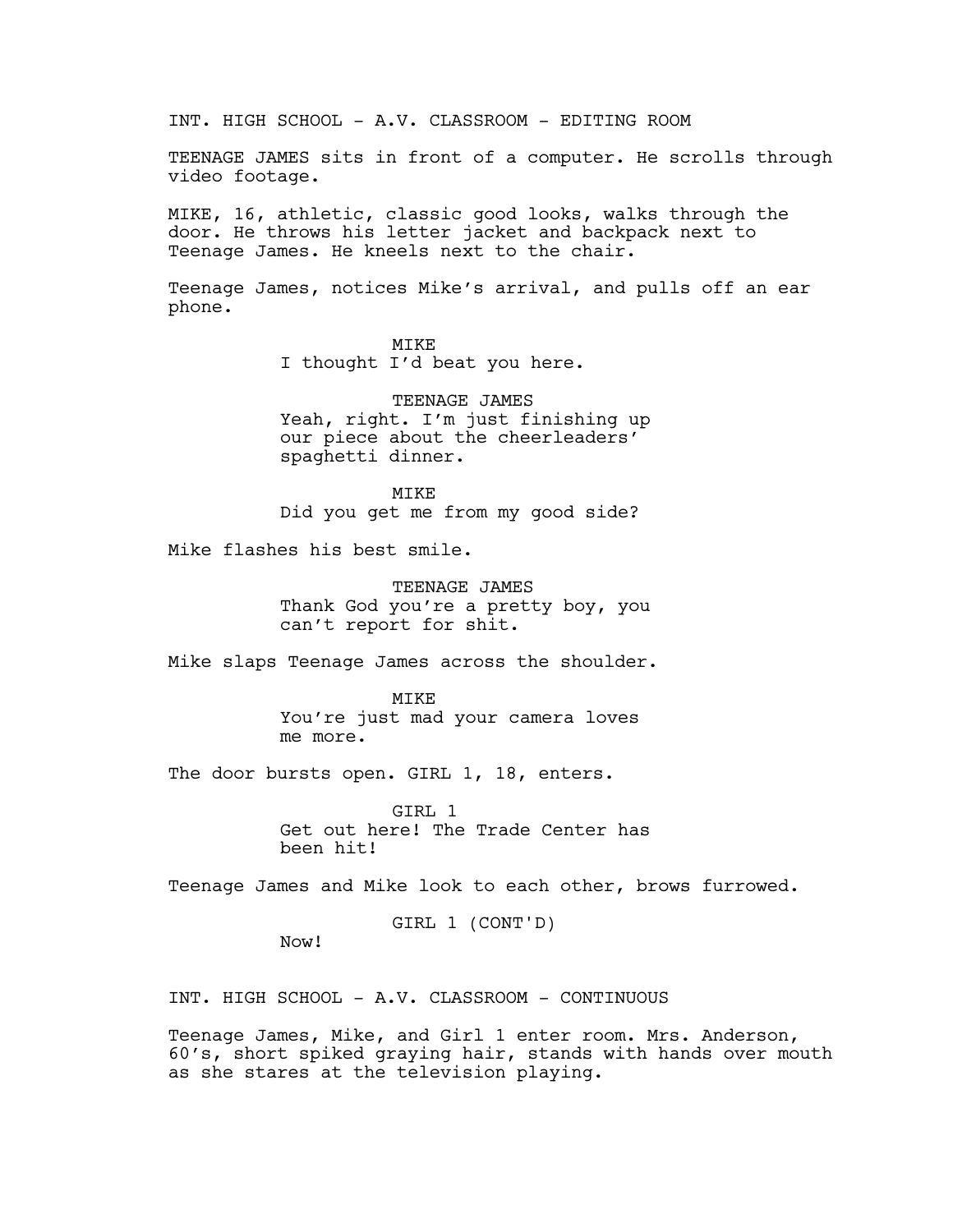Television shows footage of billowing smoke coming out of World Trade Center. Man jumps from Trade Center window during live footage.

> MIKE What the hell happened? Where is that?

MRS. ANDERSON New York. The city. Oh my God!

Teenage James looks to Mike with wide eyes.

TEENAGE JAMES What do we do?

As they watch, a plane crashes into the South Tower.

Mrs. Anderson screams.

EXT. MARINE CORPS RECRUITING OFFICE - DAY - LATER

Teenage James stands with his back to the locked door. He looks out around the parking lot.

SGT. LOPEZ, mid 20's, wearing Dress Blue Deltas, walks to the door, keys in hand. Notices Teenage James.

> SGT. LOPEZ Can I help you?

Teenage James looks to him, stands up straight.

TEENAGE JAMES I want to be a Marine.

Sgt. Pfeffer looks Teenage James up and down.

SGT. LOPEZ How old are you?

Teenage James narrows his eyes.

TEENAGE JAMES I'm seventeen. Today.

Sgt. Lopez unlocks the door, holds it open for Teenage James.

SGT. LOPEZ Well in that case, come on in, lets see what you can do for the Corps.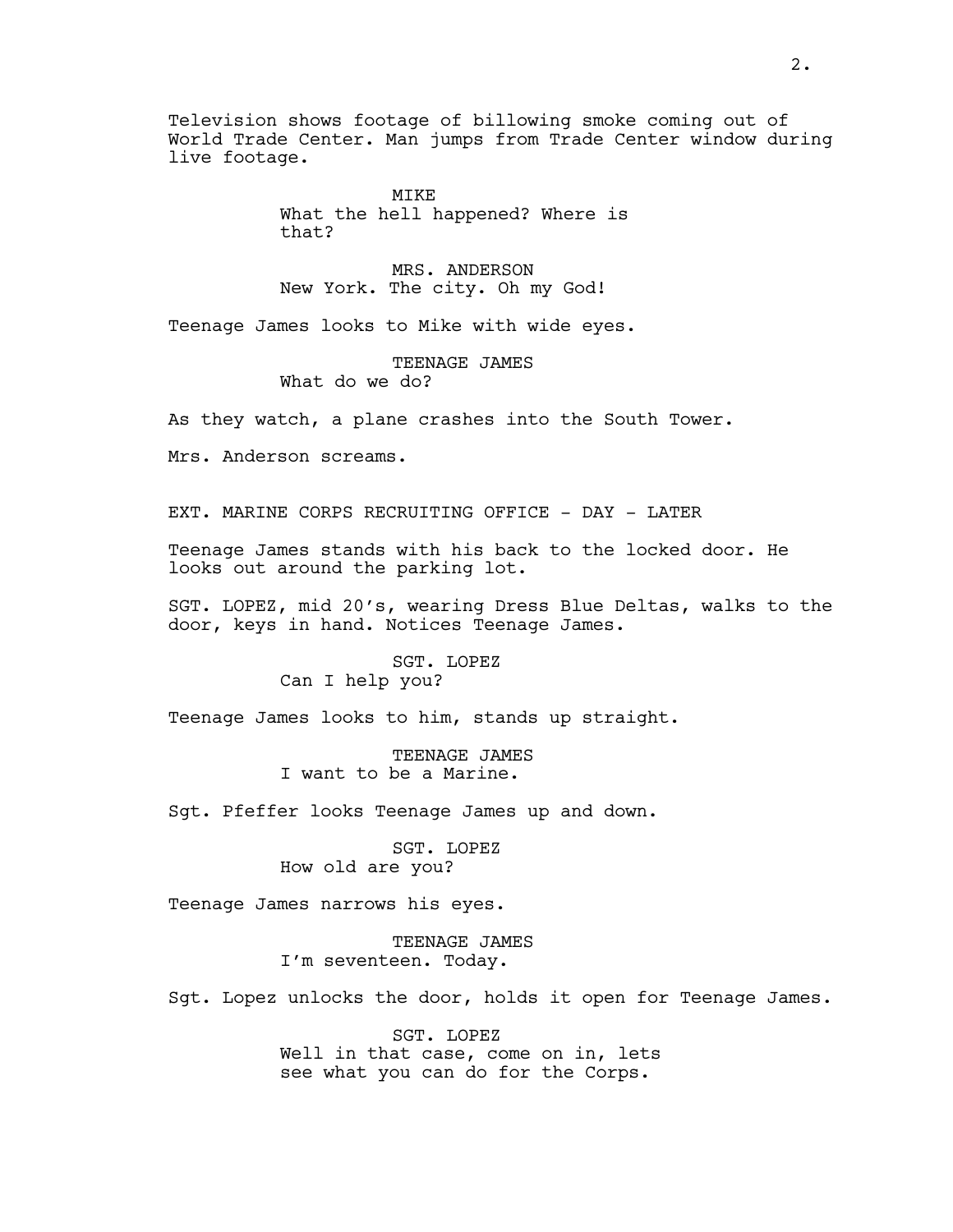Teenage James is standing in front of Sgt. Lopez's desk, face red.

> TEENAGE JAMES I wanted grunt! I told you I wanted to be a grunt with Mike.

SGT. LOPEZ Needs of the Marine Corps, kid. Right now, they need aircraft mechanics and you got the test scores. He didn't.

TEENAGE JAMES So let me test again! I'll get a lower score.

SGT. LOPEZ Not how it works. Listen, Stein, you'll still get to do the buddy thing together for boot camp.

Teenage James flops into the chair, and crosses his arms.

TEENAGE JAMES That's not what you told me when I first came in.

SGT. LOPEZ At least I'm telling you now. Listen, Stein. This is better. The Wing is going to be bread and butter for you.

TEENAGE JAMES I wanted to join to protect people!

SGT. LOPEZ You are. You will help protect the guys like Mike. On the ground.

INT. SQUAD BAY - DAY

Drill Instructors run up and down center of room. Recruits with shaved heads stand at the edge of their foot lockers. Mike struggles with his combination lock. Teenage James bends down quickly to help him.

> TEENAGE JAMES Come on, man!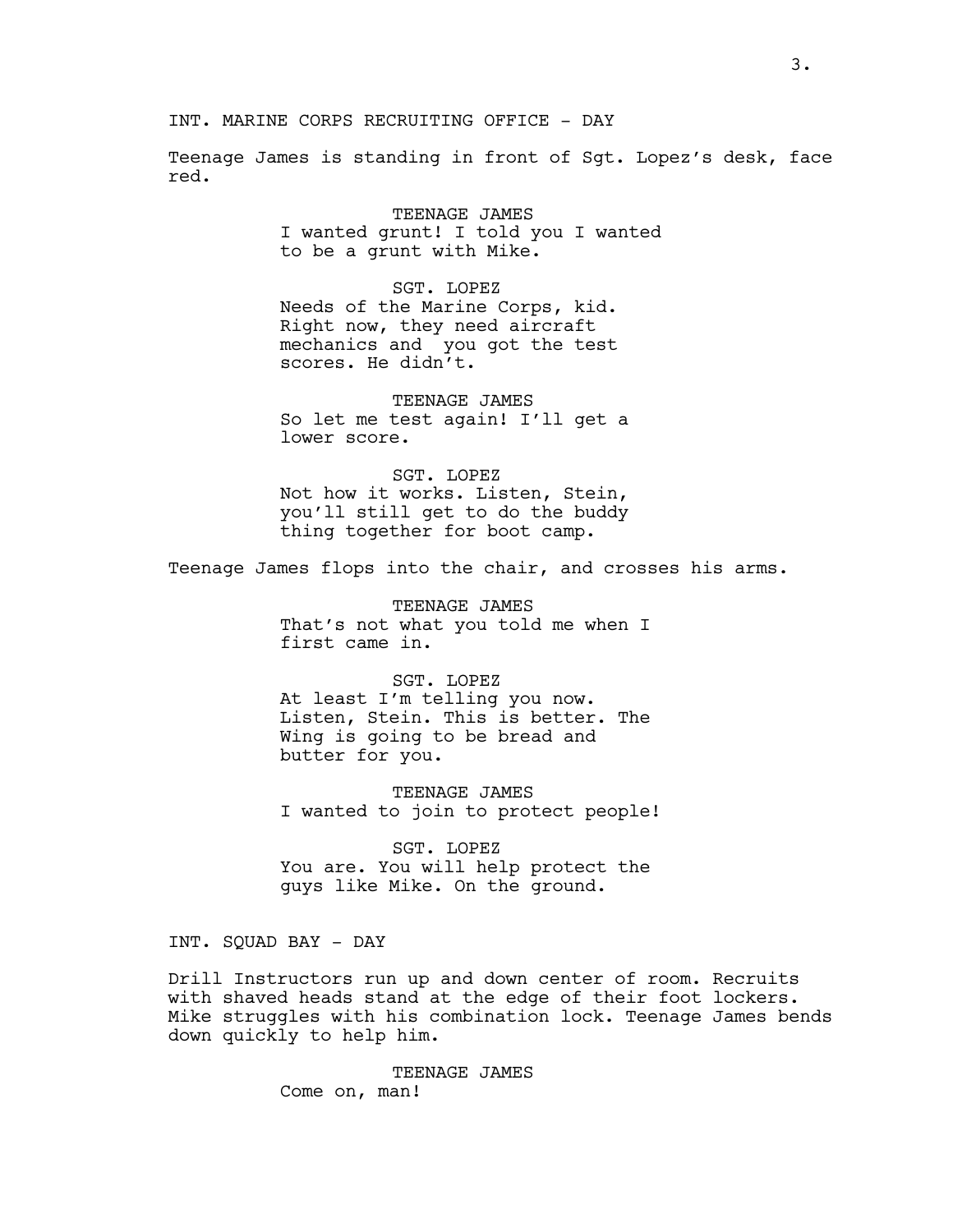## I'm trying! It sticks!

Teenage James attempts to shove the lock into place. It won't budge.

SGT. COX, 20's, tall, lean, with scar from his ear to mouth, raspy voice, stops next to them. Teenage James sees is reflection in is shoes.

> SGT. COX We got a problem, ladies?

Teenage James and Mike jump to the position of attention.

BOTH

No, Sir!

SGT. COX An unsecured lock? Very well. Fuck me, I guess!

Sgt. Cox's eyes go wide, his mouth even wider as he stomps his feet to punctuate every word.

> SGT. COX (CONT'D) I. Said. Lock. Your. Footlockers. Right. Now! You don't want to follow directions? Good to go, Recruits.

Sgt. Cox runs to front of squad bay to address the entire platoon.

> SGT. COX (CONT'D) Unlock your footlockers, right now!

Recruits rush to unlock their foot lockers.

SGT. COX (CONT'D) Locks in a pile. Move. Let's go, let's go!

Recruits run to the center of the squad bay to throw their locks in.

Two other Drill Instructors walk in and stand on either side of Sgt. Cox.

> SGT. COX (CONT'D) We're going to learn what happens when you don't lock up your shit.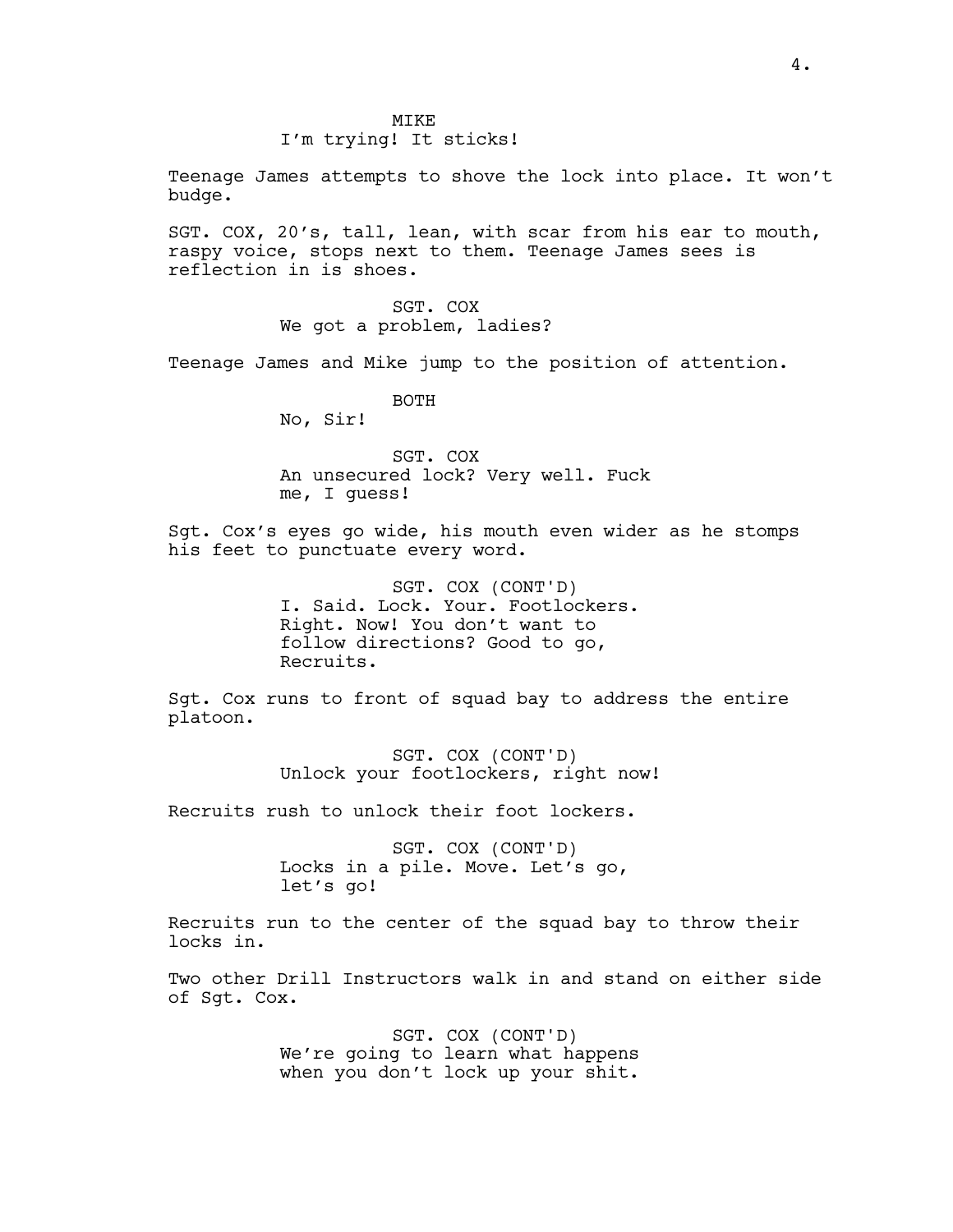Recruits stand at attention while belongings are emptied from foot lockers and thrown around the squad bay. The room looks as if a tornado went through. Boots, shirts, and underwear decorate the stacked racks.

> SGT. COX Clean it up. You have 30 seconds. 30, 29, 28...

EXT. BEACH - DAY

Teenage James and Mike sit on the sand. Both have high and tight hair cuts. They look out towards the water.

> TEENAGE JAMES Thanks for swinging through before heading back, man.

> MIKE No big deal. After a week with the family, it's nice to just chill.

TEENAGE JAMES When do you guys head out?

MIKE Sometime tomorrow, I guess. We have to load up balls early.

TEENAGE JAMES You nervous?

MIKE A little, I guess. Most everyone else has gone out before though.

TEENAGE JAMES Well, don't do anything dumb.

MIKE I'll have a rifle. I'll be alright.

INT. C-130 HANGAR - POWERLINE SHOP - DAY

Teenage James, dressed in olive coveralls, walks in carrying tools. CORPORAL SCOTT, 20's, fair, permanent look of exhaustion, flips through paperwork on his desk.

> TEENAGE JAMES Corporal, we got that repair completed.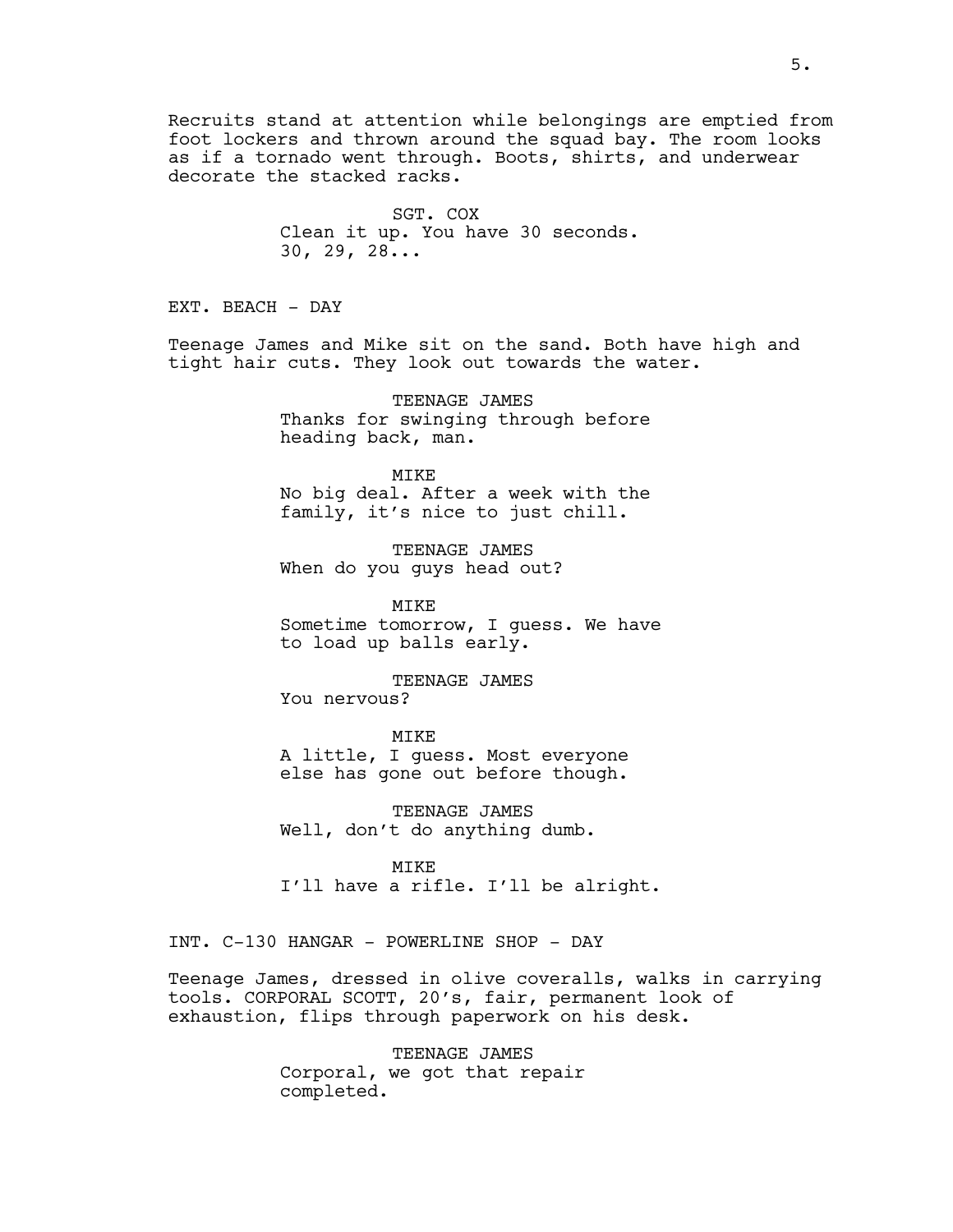A voice calls out over the intercom system.

MARINE 2 (O.S.) (somber) The Commanding Officer wants an all hands school circle in front of triple 9 at 1600. Make sure your night crews are there.

Corporal Scott and James look at each other.

CORPORAL SCOTT Wonder what Squeely wants to talk about?

TEENAGE JAMES Flight hours? Maintenance? Maybe someone is getting promoted?

CORPORAL SCOTT Not in a school circle. Doesn't matter, go call Bryan and Nathan and tell them they need to get in here early.

TEENAGE JAMES Aye, Corporal.

INT. C-130 HANGAR

A large group of Marines stand in a circle in front of a C-130. A low rumble of mixed voices fill the air.

The SERGEANT MAJOR WOOD, short, bald, muscular, snaps to the position of attention.

> SERGEANT MAJOR WOOD Attention on Deck!

All Marines snap to the position of attention.

COLONOL BRUNNER, mid-fifties, cropped white hair, tall, walks into the hangar, waving his hand.

> COLONOL BRUNNER At ease, at ease.

Marines move to parade rest. The room is silent except for the sound of Colonol Brunner and the Sergeant Major's boots walking across the cement floor.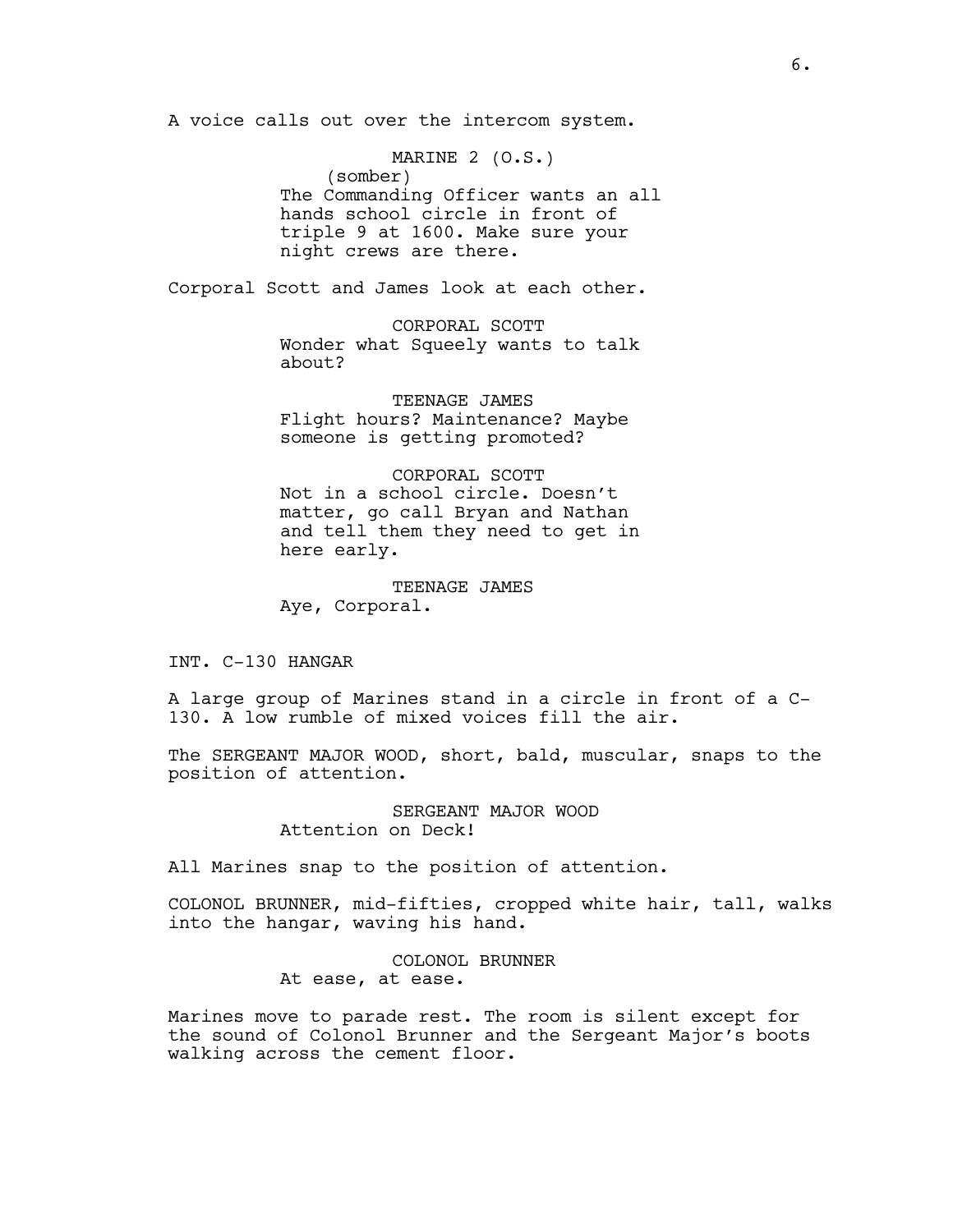SERGEANT MAJOR WOOD Sit, Kneel, Bend, Ladies and Gentlemen.

As Colonol Brunner reaches the center of the circle, Marines sit, kneel, and stand around him.

> COLONOL BRUNNER (somber) Marines. Last night while we slept...

Colonol Brunner's hands ball into fists. His face turns red.

COLONOL BRUNNER (CONT'D) ...Marines. Last night while we slept, members our family. Our Ugly Angels family.

Colonol Brunner dips his head. His hand covers his eyes. He kneels.

> COLONOL BRUNNER (CONT'D) Our Marine Family. Last night, MALUS SIX-TWO went down and all the Marines on board were lost. Including one of the men I taught to fly--

Colonol Brunner waves his hand, shaking his head. He steps back. Quickly turns and walks out of the hangar. Door SLAMS. Overhead lights HUM in the silence.

Sergeant Major Wood steps forward. He clears his throat.

SERGEANT MAJOR WOOD Last night we lost an entire crew and about a dozen ground-side guys we were transporting. The investigation is currently underway. This needs to stay inhouse until the families are notified.

INT. C-130 HANGAR - POWERLINE SHOP - DAY

Teenage James and Corporal Scott sit in the office.

TEENAGE JAMES Do you think it was our fault?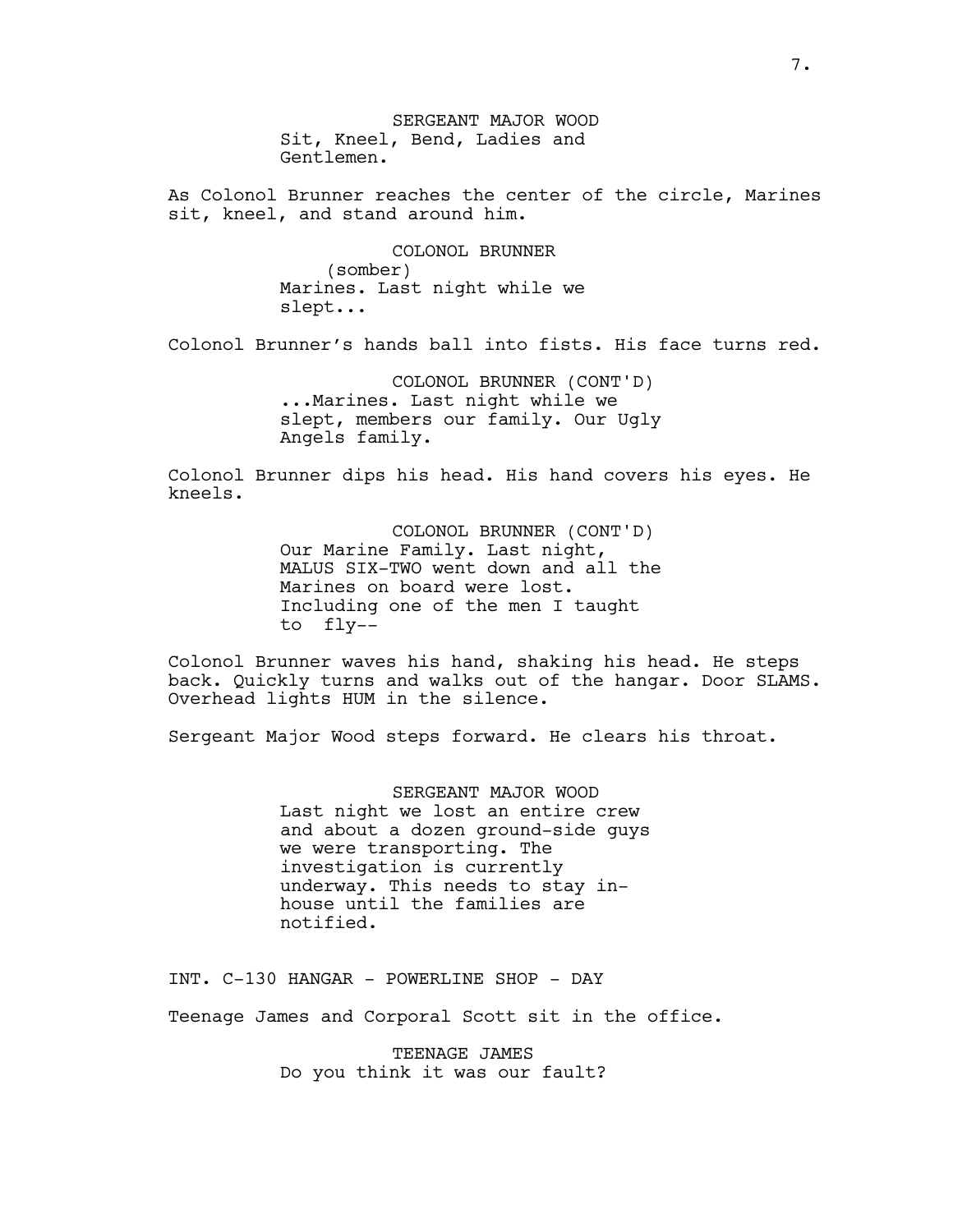CORPORAL SCOTT I don't know. I don't think so, but who knows. It could be anything.

INT. JAMES' HOME - EDITING OFFICE - NIGHT

JAMES, late 30's, bearded, sleeps at his desk. Desk is cluttered with papers, C-130 models, books, and energy drink cans. Alarm clock reads 4:30 A.M. A photo of Mike in tan camouflage holding an Iraqi flag, kneeling in sand. A video rendering on the computer screen.

> JAMES (V.O.) Why do I have to keep telling this story?

The video begins playing. Mike is on the computer screen, shortly after boot camp graduation. Teenage James laughs off screen. Mike leans forward and taps the camera.

> **MTKE** Is this thing on? It better be my good side.

TEENAGE JAMES (O.S.) Knock it off, man. This is serious. We're going to watch this one day when we're Gunnery Sergeants or some shit.

Mike smiles, rolls his eyes.

MIKE You mean when you're a Gunnery Sergeant. I'm going to be your First Sergeant.

TEENAGE JAMES (O.S.)

Yeah, yeah. Whatever, Pretty Boy.

Mike leans back and laughs.

## JAMES (V.O.)

I joined the Marine Corps to protect people. We didn't just lose some ground guys in that crash. I lost Mike. I couldn't protect my best friend. I have to tell his story, our story, to protect his memory.